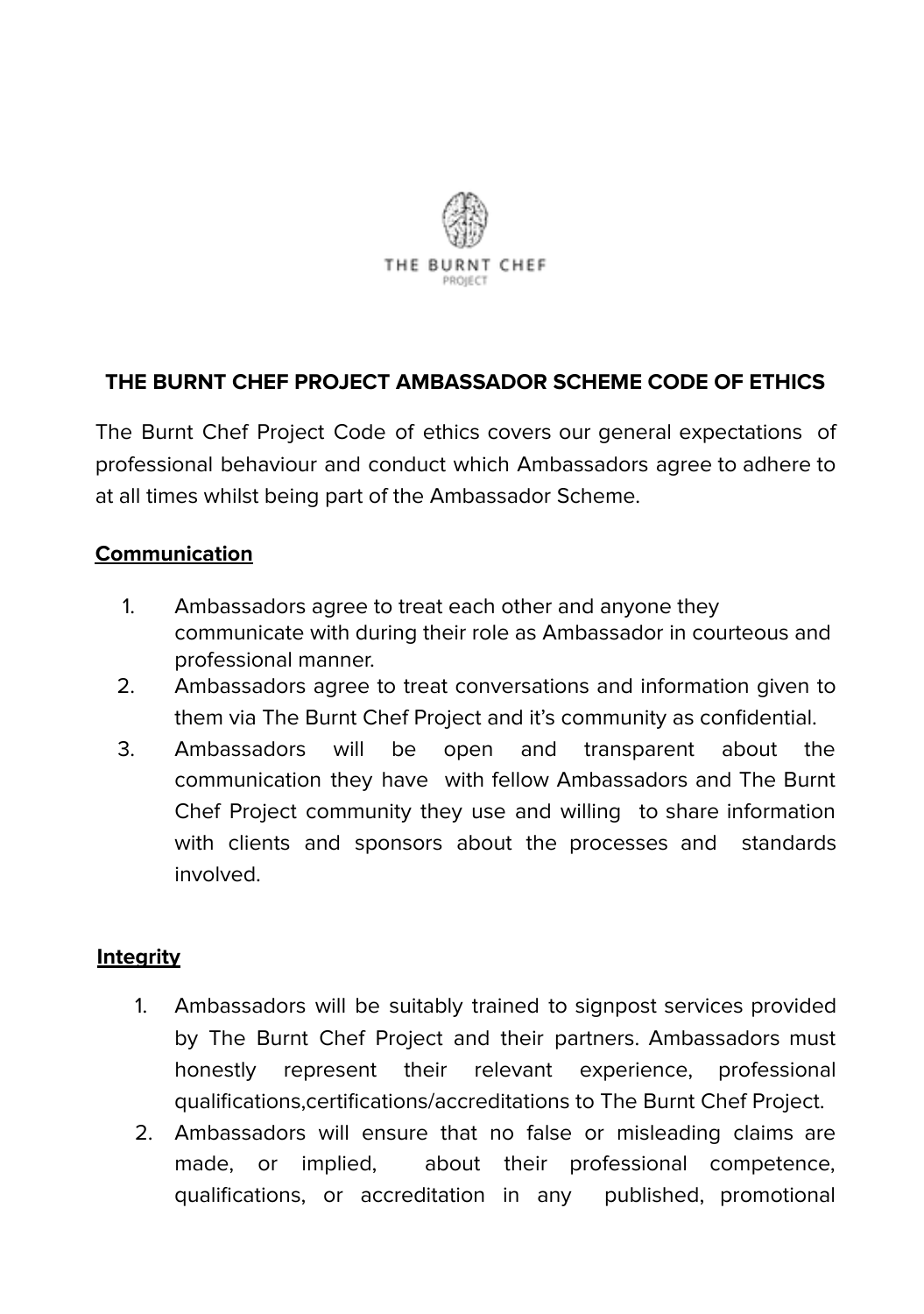material, or otherwise. Ambassadors will attribute ownership of work, ideas, and materials of others to the originator (The Burnt Chef Project or service provider) and not claim it as their own.

- 3. Ambassadors will disclose any conflict of interest and act within applicable law and not in any way encourage, assist or collude with conduct that is dishonest, unlawful, unprofessional, unjust, or discriminatory.
- 4. Ambassadors will encourage community members to get support via the best method of professional support utilising The Burnt Chef Resources, or external resources to ensure they are given the best form of professional help.

# **Confidentiality**

- 1. When assisting members of The Burnt Chef Project community, Ambassadors will maintain the strictest level of confidentiality with all client and sponsor information unless the release of information is required by law.
- 2. Ambassadors will not share any business information relating to The Burnt Chef Project with anyone outside of the organisation
- 3. Ambassadors will keep, store and dispose of all data and records of their community work including digital files and communications, in a manner that ensures confidentiality, security, and privacy, and complies with all relevant laws and agreements that exist in their country regarding data protection and privacy. If you require further details on this, please contact The Burnt Chef Project team.
- 4. Ambassadors will treat all conversations with The Burnt Chef Project community as confidential and will not share personal details or details of the community members mental health or employment details unless the community member is in danger. This should be highlighted to The Burnt Chef Project team in order to make a call on the best action or if someone is in immediate danger call emergency services. In the UK 999 or USA 911.

### **Inappropriate interactions**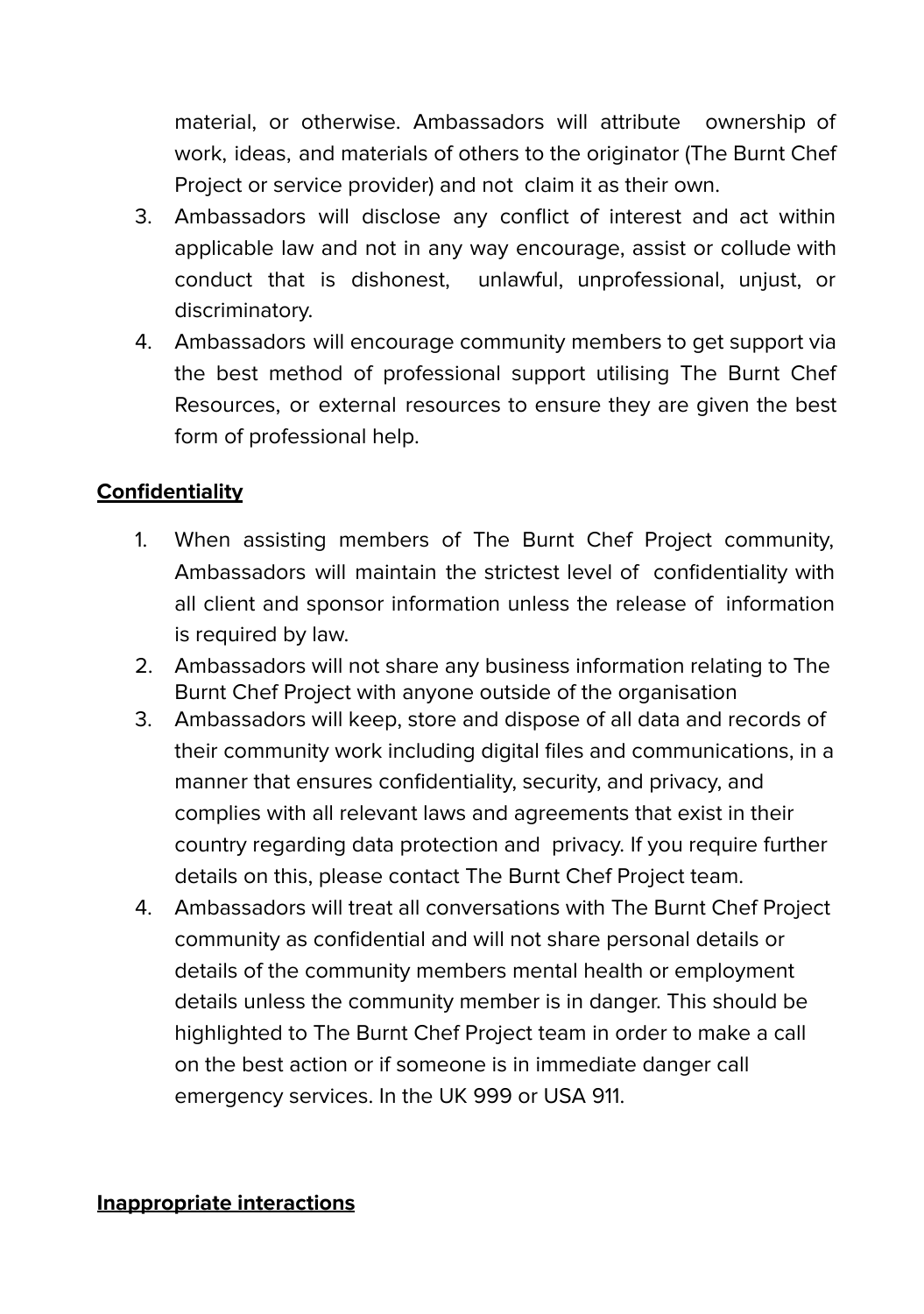- 1. Ambassadors are responsible for setting and maintaining clear, appropriate, and culturally sensitive boundaries that govern all physical and virtual interactions with community members or other stakeholders.
- 2. Ambassadors will strictly avoid pursuing and refrain from engaging in any romantic or sexual relationships with The Burnt Chef Project community members.

### **Conflict of interest**

- 1. Ambassadors will not exploit The Burnt Chef Project or any of its community or partnerships or seek to gain any inappropriate financial or non-financial advantage from the relationship nor use The Burnt Chef Projects or any of its employees personal, professional or other data, without their consent.
- 2. To avoid any conflict of interest, Ambassadors will clearly distinguish a professional relationship with fellow Ambassadors or The Burnt Chef Projects community members from other forms of relationships.
- 3. Ambassadors will be aware of the potential for conflicts of interest of either a commercial or personal nature arising through the working relationship and address them quickly and effectively in order to ensure that there is no detriment to The Burnt Chef Project or any of its community.
- 4. Ambassadors will disclose any conflict of interest openly and transparently with The Burnt Chef Project and if a conflict arises that cannot be managed effectively agree to withdraw from the relationship.

### **Ending Ambassador relationships and on-going responsibilities**

- 1. Ambassadors will respect The Burnt Chef Project's right to end the engagement at any point in the process
- 2. If The Burnt Chef Project or any of its employees or service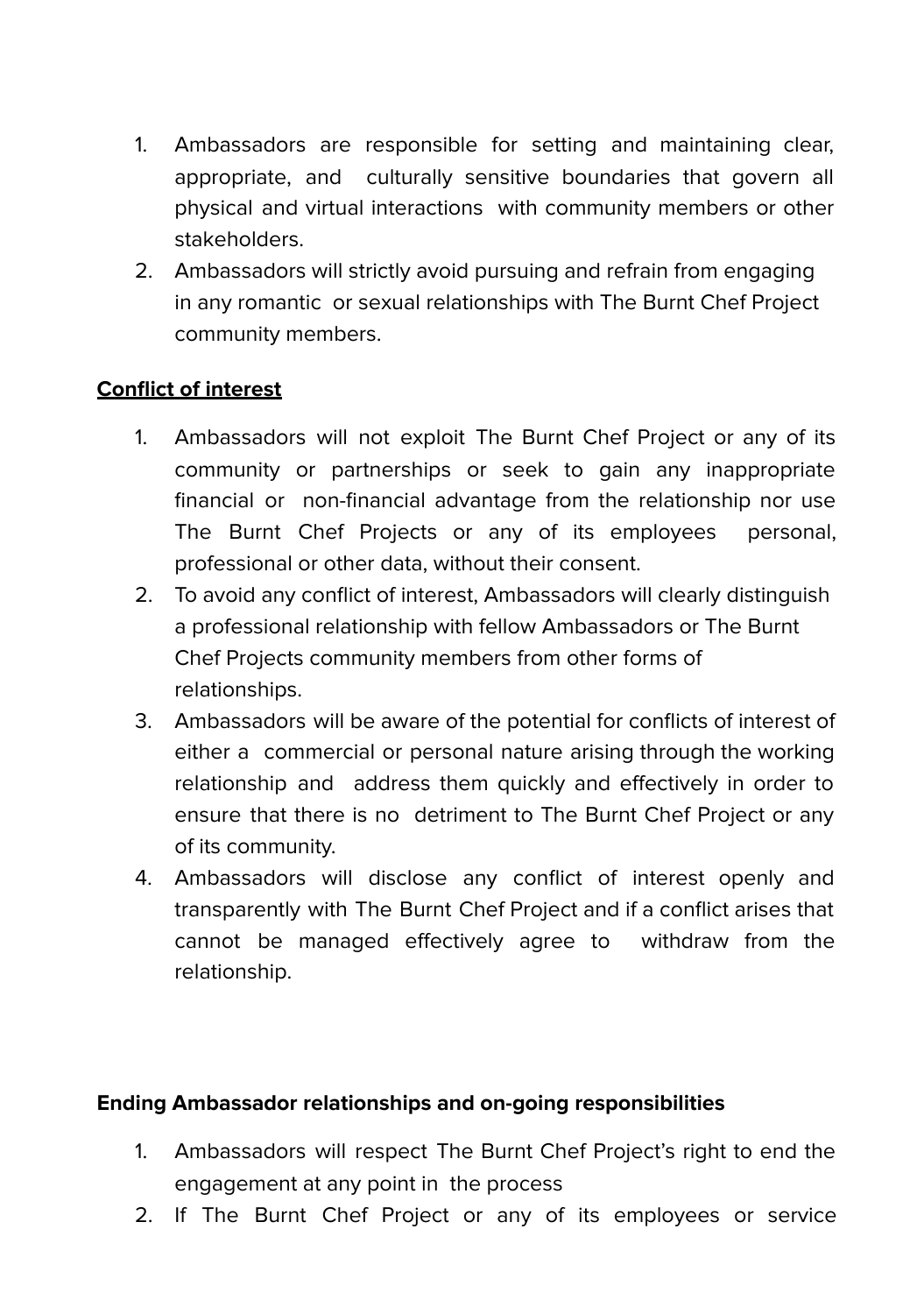providers or partners are brought into disrepute by an Ambassador, The Burnt Chef Project retains the right to end all such relationships with an Ambassador immediately with potential legal action to be sought.

- 3. If any Ambassador is brought into disrepute, The Burnt CHef Project reserves the right to investigate claims made against the Ambassador and terminate all future relationships with said Ambassador.
- 4. Ambassadors will treat all conversations with The Burnt Chef Project community as confidential and will not share personal details or details of the community members mental health or employment details unless the community member is in danger. This should be highlighted to The Burnt Chef Project team in order to make a call on the best action or if someone is in immediate danger call emergency services. In the UK 999 or USA 911.

# **Professional Conduct**

### **Maintaining the reputation of The Burnt Chef Project**

- 1. Ambassadors will behave in a way that at all times reflects positively upon and enhances the reputation of The Burnt Chef Project and its professional service, ensuring that the use of technology (including emails, social media and messaging services) is aligned with professional standards.
- 2. Ambassadors will demonstrate respect for the variety of services and resources provided by The Burnt Chef Project in all verbal and written communications.

# **Acting Responsibly**

- 1. Ambassadors will abide by The Burnt Chef Projects statements and policies on inclusion, diversity, social responsibility and climate change. If you require further details please contact The Burnt Chef Project team.
- 2. Ambassadors will avoid knowingly discriminating on any grounds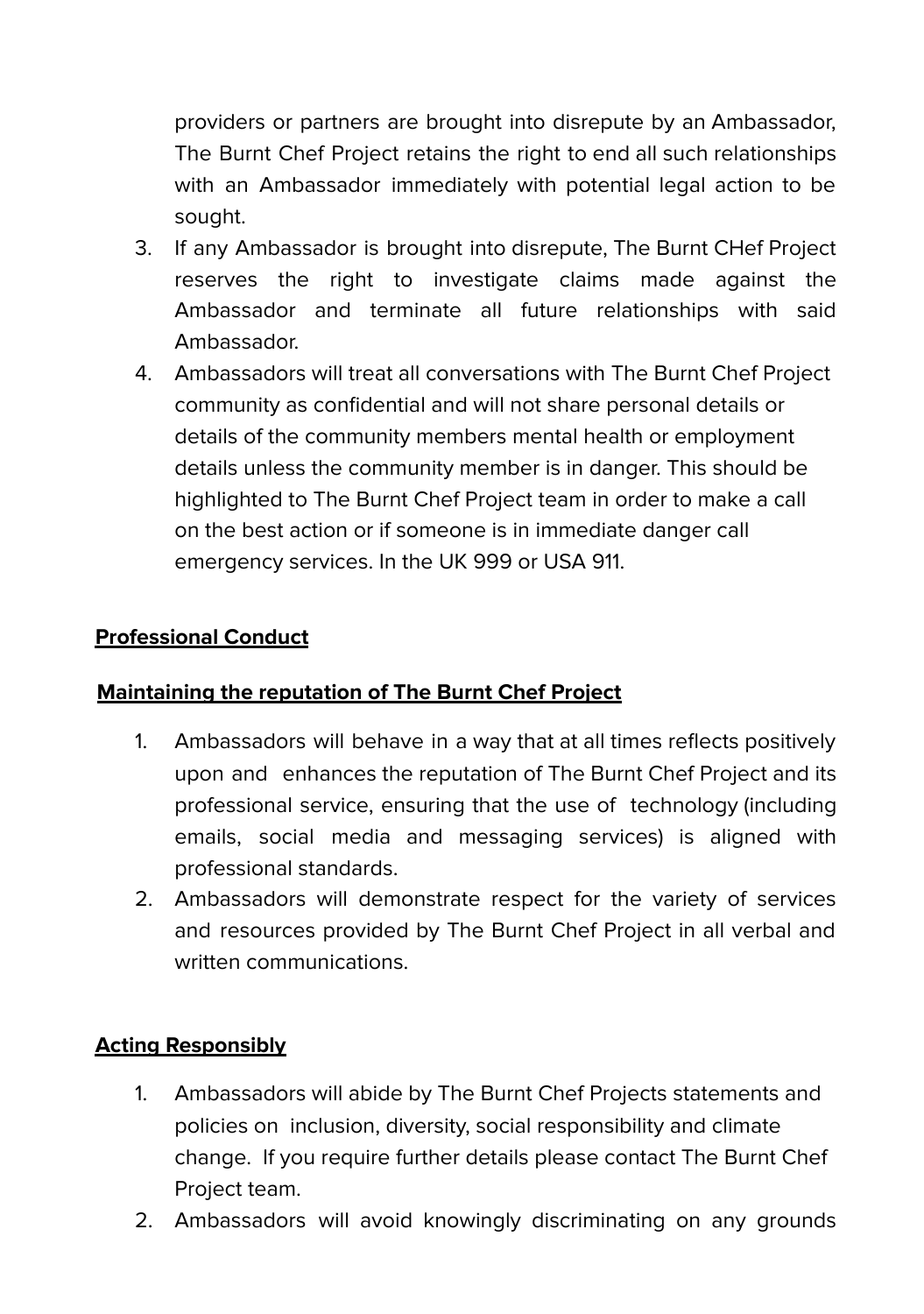and will seek to enhance their own awareness of possible areas for discrimination and bias, including in the use of technology or inaccurate or fake data.

- 3. Ambassadors agree to stay up to date with all modules added to The Burnt Chef Academy, and agree to undertake the latest models within 28 days of being added to their Academy account.
- 4. Ambassadors will be aware of the potential for unconscious bias and systemic injustice and seek to ensure that they take a respectful and inclusive approach, which embraces and explores individual differences.
- 5. Ambassadors will challenge constructively and offer support to any fellow Ambassadors or community members who are perceived to be discriminatory or unwilling to take responsibility for their behaviour and actions. They agree to flag any such behaviour to The Burnt Chef Project team.
- 6. Ambassadors will monitor their spoken, written, and non-verbal communication for implicit bias or discrimination.

### **Breaches of professional conduct**

- 1. Ambassadors accept that any breach of the ethics or code that The Burnt Chef Project represents, may result in sanctions, including loss of status and investigation into breach of ethics or behaviour.
- 2. Ambassadors agree that they will represent The Burnt Chef Project positively at all times and engage with them in the manner. If any ambassador has any queries they would like to raise with The Burnt Chef Project, they should do so directly via email to info@theburntchefproject
- 3. If an Ambassador has reasonable cause to believe another Ambassador is acting in an unprofessional, unethical manner and, failing resolution they agree to report that person to The Burnt Chef Project.
- 4. If an Ambassador wishes to become an ambassador or representative for another project, business or organisation the ambassador should communicate this with The Burnt Chef Project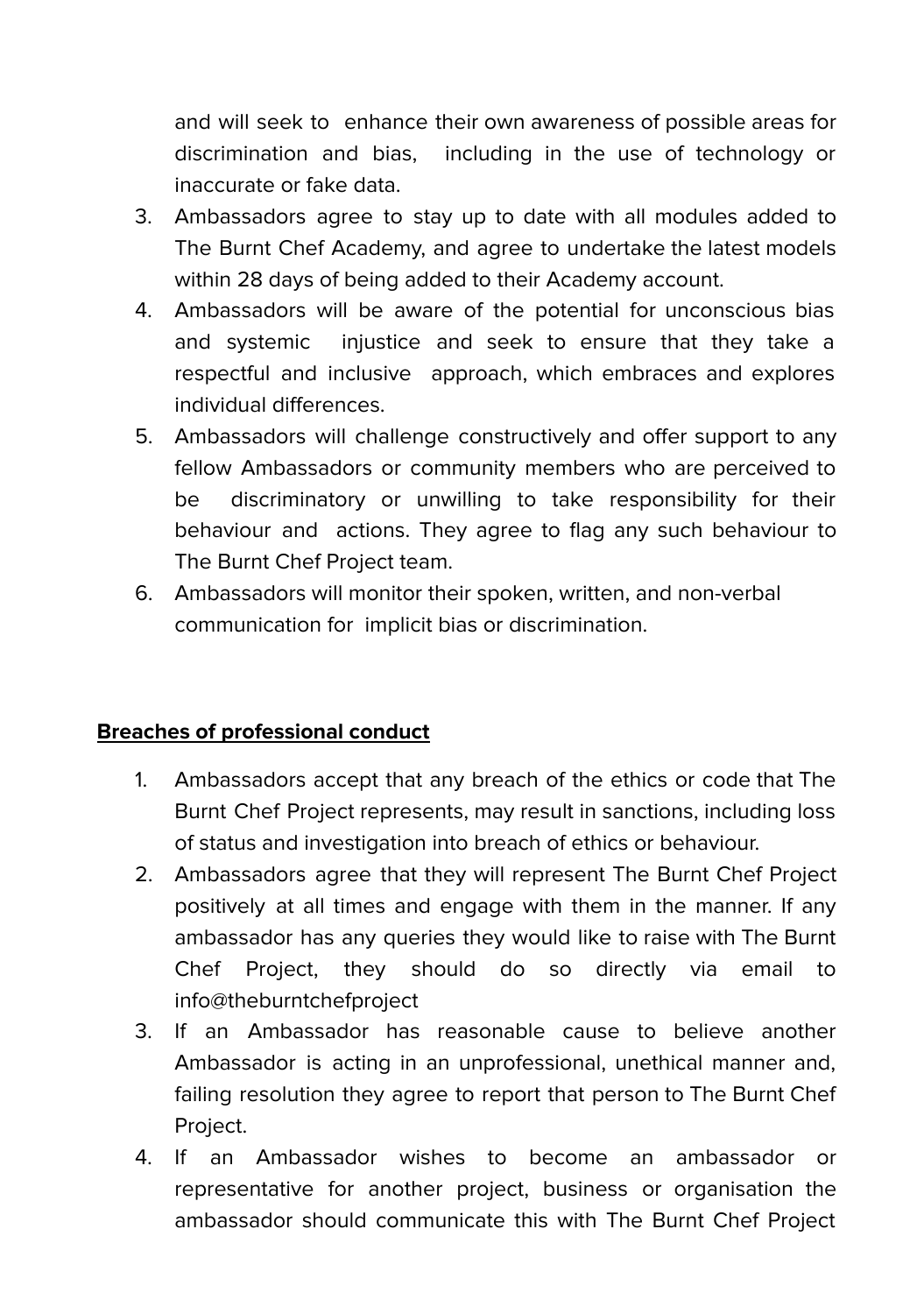and ensure permission is given.

### **Benefits**

- 1. Ambassadors should not receive any financial or other similar benefits which arise from their position as an Ambassador for The Burnt Chef Project. If there is any uncertainty, please speak to The Burnt Chef Project directly for guidance.
- 2. Ambassadors are eligible to a 10% discount on all purchases from theburntchepfproject.com/shop by using code AMBASSADOR10

### **Excellent Practice**

### **Ability to perform**

- 1. Ambassadors will operate within the limit of their professional competence. Ambassadors should use the available resources to signpost people to support, training or advice services. They should not try to replace qualified and existing services in place and if ever unsure, contact The Burnt Chef team directly to ask for help with advice.
- 2. Ambassadors will be fit and healthy enough to carry out their duties, if they are not, or are unsure if they are able to do so safely for health reasons, they will seek professional guidance or support either via The Burnt Chef Project or via medical professionals.

### **Continuing development**

1. Ambassadors will develop their level of competence by participating